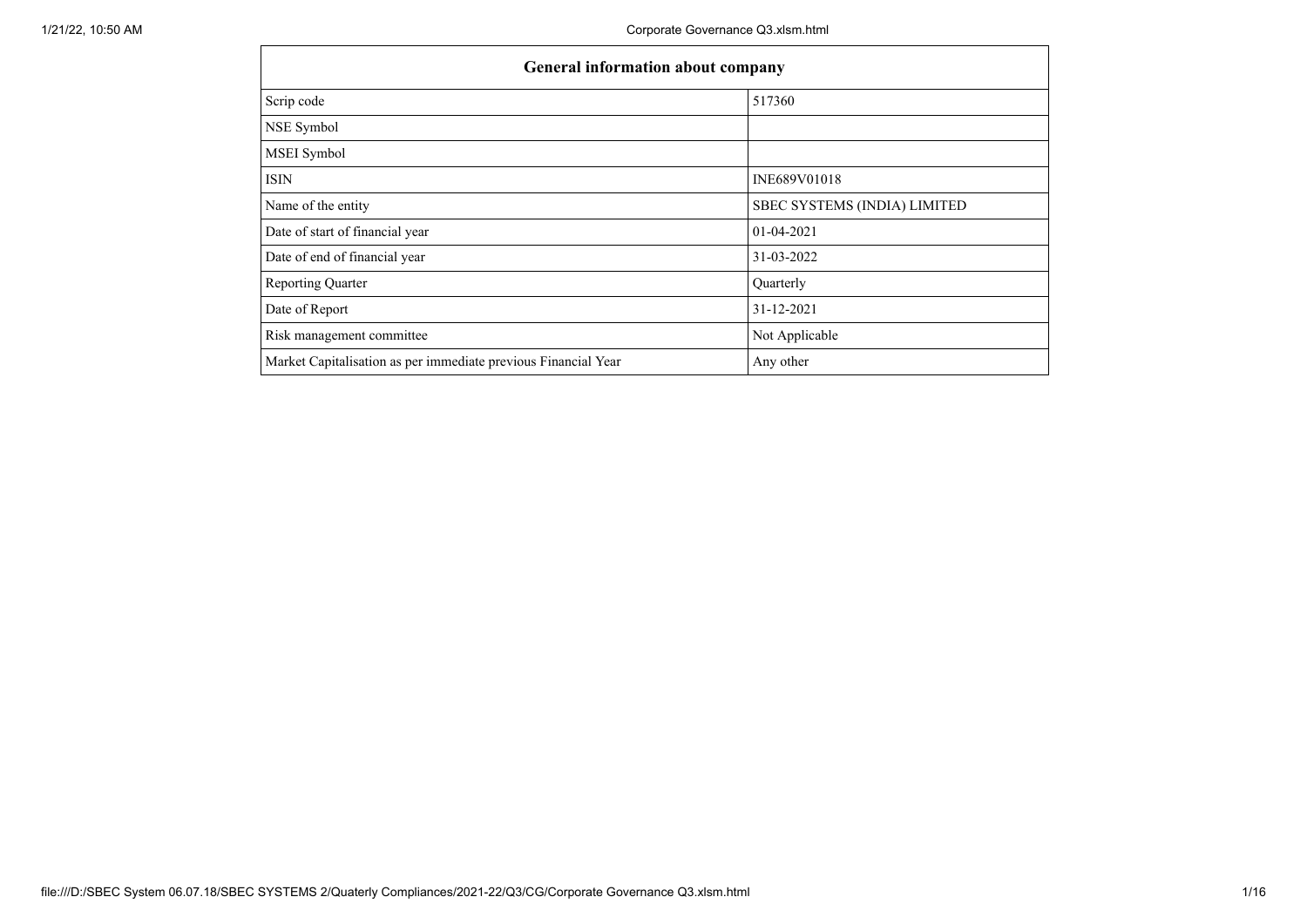|                | <b>Annexure I</b>                                                                                                                                                                                                                                                                                                                                                                                                                                |                                                   |                     |          |                                                       |                                                                                                                                                |                                                                                                                                                                   |                                                                                                                                                                          |                                                                                                                                                                                                         |                                      |                                      |                                                           |  |    |                |               |   |          |  |  |
|----------------|--------------------------------------------------------------------------------------------------------------------------------------------------------------------------------------------------------------------------------------------------------------------------------------------------------------------------------------------------------------------------------------------------------------------------------------------------|---------------------------------------------------|---------------------|----------|-------------------------------------------------------|------------------------------------------------------------------------------------------------------------------------------------------------|-------------------------------------------------------------------------------------------------------------------------------------------------------------------|--------------------------------------------------------------------------------------------------------------------------------------------------------------------------|---------------------------------------------------------------------------------------------------------------------------------------------------------------------------------------------------------|--------------------------------------|--------------------------------------|-----------------------------------------------------------|--|----|----------------|---------------|---|----------|--|--|
|                | Annexure I to be submitted by listed entity on quarterly basis                                                                                                                                                                                                                                                                                                                                                                                   |                                                   |                     |          |                                                       |                                                                                                                                                |                                                                                                                                                                   |                                                                                                                                                                          |                                                                                                                                                                                                         |                                      |                                      |                                                           |  |    |                |               |   |          |  |  |
|                | I. Composition of Board of Directors                                                                                                                                                                                                                                                                                                                                                                                                             |                                                   |                     |          |                                                       |                                                                                                                                                |                                                                                                                                                                   |                                                                                                                                                                          |                                                                                                                                                                                                         |                                      |                                      |                                                           |  |    |                |               |   |          |  |  |
|                | Disclosure of notes on composition of board of directors explanatory                                                                                                                                                                                                                                                                                                                                                                             |                                                   |                     |          |                                                       |                                                                                                                                                |                                                                                                                                                                   |                                                                                                                                                                          |                                                                                                                                                                                                         |                                      |                                      |                                                           |  |    |                |               |   |          |  |  |
|                |                                                                                                                                                                                                                                                                                                                                                                                                                                                  |                                                   |                     |          |                                                       |                                                                                                                                                |                                                                                                                                                                   |                                                                                                                                                                          |                                                                                                                                                                                                         |                                      |                                      | Whether the listed entity has a Regular Chairperson   Yes |  |    |                |               |   |          |  |  |
|                |                                                                                                                                                                                                                                                                                                                                                                                                                                                  |                                                   |                     |          |                                                       |                                                                                                                                                |                                                                                                                                                                   |                                                                                                                                                                          |                                                                                                                                                                                                         |                                      |                                      | Whether Chairperson is related to MD or CEO   No          |  |    |                |               |   |          |  |  |
| Sr             | Whether<br>special<br>Title<br>resolution<br>Date of<br>Date<br><b>Initial Date</b><br>Category<br>(Mr<br>Date of Re-<br>Name of the<br>Category 2<br>passed?<br>Date of<br>Category 1<br>passing<br>PAN<br><b>DIN</b><br>of<br>of<br>3 of<br>of directors<br>of directors<br>[Refer Reg.<br>cessation<br>Director<br>special<br>appointment<br>Birth<br>directors<br>appointment<br>Ms)<br>$17(1A)$ of<br>resolution<br>Listing<br>Regulations] |                                                   |                     |          | Tenure<br>of<br>director<br>(in<br>months)            | No of<br>Directorship<br>in listed<br>entities<br>including<br>this listed<br>entity (Refer<br>Regulation<br>17A of<br>Listing<br>Regulations) | No of<br>Independent<br>Directorship<br>in listed<br>entities<br>including<br>this listed<br>entity (Refer<br>Regulation<br>$17A(1)$ of<br>Listing<br>Regulations | Number of<br>memberships<br>in Audit/<br>Stakeholder<br>Committee(s)<br>including this<br>listed entity<br>(Refer<br>Regulation<br>$26(1)$ of<br>Listing<br>Regulations) | No of post of<br>Chairperson<br>in Audit/<br>Stakeholder<br>Committee<br>held in listed<br>entities<br>including<br>this listed<br>entity (Refer<br>Regulation<br>$26(1)$ of<br>Listing<br>Regulations) | Notes for<br>not<br>providing<br>PAN | Notes for<br>not<br>providing<br>DIN |                                                           |  |    |                |               |   |          |  |  |
|                | $1$ Mr                                                                                                                                                                                                                                                                                                                                                                                                                                           | <b>VIJAY</b><br><b>KUMAR</b><br><b>MODI</b>       | ACBPM2045E 00004606 |          | Non-<br>Executive -<br>Non<br>Independent<br>Director | Chairperson                                                                                                                                    |                                                                                                                                                                   | $01 -$<br>$12-$<br>1950                                                                                                                                                  | NA                                                                                                                                                                                                      |                                      | 29-09-2004                           |                                                           |  |    |                | 2             | 6 | 5        |  |  |
| 2              | Mr                                                                                                                                                                                                                                                                                                                                                                                                                                               | <b>SHIV</b><br><b>SHANKAR</b><br><b>AGARWAL</b>   | ABIPA2954Q          | 00004840 | Executive<br>Director                                 | Not<br>Applicable                                                                                                                              |                                                                                                                                                                   | $11-$<br>$05 -$<br>1941                                                                                                                                                  | NA                                                                                                                                                                                                      |                                      | 22-01-2008                           | 29-09-2008                                                |  |    | $\overline{2}$ |               | 3 | $\Omega$ |  |  |
|                | $3$ Mr                                                                                                                                                                                                                                                                                                                                                                                                                                           | <b>JAGDISH</b><br><b>CHANDER</b><br><b>CHAWLA</b> | AAAPC3327N          | 05316202 | Non-<br>Executive -<br>Independent<br>Director        | Not<br>Applicable                                                                                                                              |                                                                                                                                                                   | $23 -$<br>$02 -$<br>1946                                                                                                                                                 | Yes                                                                                                                                                                                                     | 28-09-<br>2020                       | 21-05-2015                           | 28-09-2020                                                |  | 60 | 3              | $\mathcal{R}$ | 9 |          |  |  |
| $\overline{4}$ | Mr                                                                                                                                                                                                                                                                                                                                                                                                                                               | <b>SHYAM</b><br><b>BABU</b><br><b>VYAS</b>        | ACKPV5652P          | 02025415 | Non-<br>Executive -<br>Independent<br>Director        | Not<br>Applicable                                                                                                                              |                                                                                                                                                                   | $21 -$<br>$10-$<br>1953                                                                                                                                                  | $_{\rm NA}$                                                                                                                                                                                             |                                      | 21-05-2015                           | 28-09-2020                                                |  | 60 | $\mathcal{R}$  |               |   | $\Omega$ |  |  |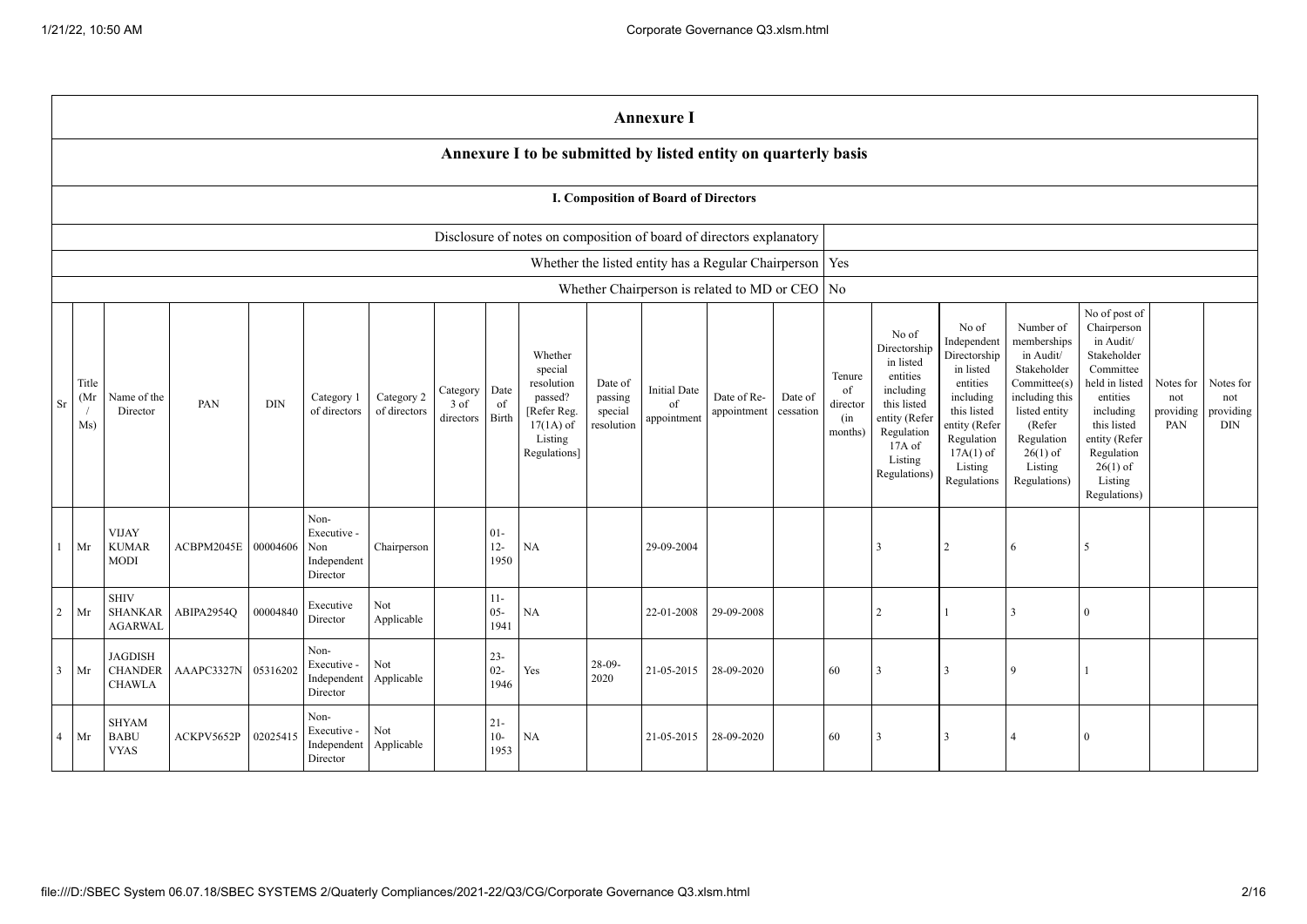|                |                     |                               |                     |            |                                                       |                                        |                   |                         |                                                                                                      |                                             |                                          | <b>1. Composition of Doard of Directors</b> |                      |                                            |                                                                                                                                                  |                                                                                                                                                                      |                                                                                                                                                                          |                                                                                                                                                                                               |
|----------------|---------------------|-------------------------------|---------------------|------------|-------------------------------------------------------|----------------------------------------|-------------------|-------------------------|------------------------------------------------------------------------------------------------------|---------------------------------------------|------------------------------------------|---------------------------------------------|----------------------|--------------------------------------------|--------------------------------------------------------------------------------------------------------------------------------------------------|----------------------------------------------------------------------------------------------------------------------------------------------------------------------|--------------------------------------------------------------------------------------------------------------------------------------------------------------------------|-----------------------------------------------------------------------------------------------------------------------------------------------------------------------------------------------|
|                |                     |                               |                     |            |                                                       |                                        |                   |                         | Disclosure of notes on composition of board of directors explanatory                                 |                                             |                                          |                                             |                      |                                            |                                                                                                                                                  |                                                                                                                                                                      |                                                                                                                                                                          |                                                                                                                                                                                               |
|                |                     |                               |                     |            |                                                       |                                        |                   |                         | Whether the listed entity has a Regular Chairperson                                                  |                                             |                                          |                                             |                      |                                            |                                                                                                                                                  |                                                                                                                                                                      |                                                                                                                                                                          |                                                                                                                                                                                               |
| Sr             | Title<br>(Mr<br>Ms) | Name of the<br>Director       | PAN                 | <b>DIN</b> | Category 1<br>of directors                            | Category 2 Category<br>of<br>directors | 3 of<br>directors | Date<br>of<br>Birth     | Whether<br>special<br>resolution<br>passed?<br>[Refer Reg.<br>$17(1A)$ of<br>Listing<br>Regulations] | Date of<br>passing<br>special<br>resolution | <b>Initial Date</b><br>of<br>appointment | Date of Re-<br>appointment                  | Date of<br>cessation | Tenure<br>of<br>director<br>(in<br>months) | No of<br>Directorship<br>in listed<br>entities<br>including<br>this listed<br>entity (Refer<br>Regulation<br>$17A$ of<br>Listing<br>Regulations) | No of<br>Independent<br>Directorship<br>in listed<br>entities<br>including<br>this listed<br>entity<br>(Refer<br>Regulation<br>$17A(1)$ of<br>Listing<br>Regulations | Number of<br>memberships<br>in Audit/<br>Stakeholder<br>Committee(s)<br>including this<br>listed entity<br>(Refer<br>Regulation<br>$26(1)$ of<br>Listing<br>Regulations) | No of pos<br>of<br>Chairperso<br>in Audit<br>Stakehold<br>Committe<br>held in list<br>entities<br>including<br>this listed<br>entity (Ref<br>Regulatio<br>$26(1)$ of<br>Listing<br>Regulation |
| 5 <sup>5</sup> | Ms                  | <b>RITU</b><br><b>SIKKA</b>   | AMXPS1045A          | 06953465   | Non-<br>Executive -<br>Non<br>Independent<br>Director | Not<br>${\large \bf Applicable}$       |                   | $07 -$<br>$12-$<br>1969 | NA                                                                                                   |                                             | 24-09-2014                               |                                             |                      |                                            |                                                                                                                                                  | $\mathbf{0}$                                                                                                                                                         | $\Omega$                                                                                                                                                                 | $\Omega$                                                                                                                                                                                      |
| $16 -$         | Mr                  | <b>ROHIT</b><br>GARG          | AHMPG9898B 03296571 |            | Non-<br>Executive -<br>Non<br>Independent<br>Director | <b>Not</b><br>Applicable               |                   | $16-$<br>$12 -$<br>1979 | NA                                                                                                   |                                             | 12-02-2021                               | 17-09-2021                                  |                      |                                            | 2                                                                                                                                                |                                                                                                                                                                      | $\Omega$                                                                                                                                                                 |                                                                                                                                                                                               |
| $\overline{7}$ | $\rm Ms$            | <b>ASHA</b><br><b>AGARWAL</b> | AAMPA3509O          | 09026835   | Non-<br>Executive -<br>Independent<br>Director        | Not<br>Applicable                      |                   | $20 -$<br>$01-$<br>1951 | NA                                                                                                   |                                             | 12-02-2021                               | 17-09-2021                                  |                      | 60                                         | $\overline{2}$                                                                                                                                   | $\overline{2}$                                                                                                                                                       |                                                                                                                                                                          | $\Omega$                                                                                                                                                                                      |

## **I. Composition of Board of Directors**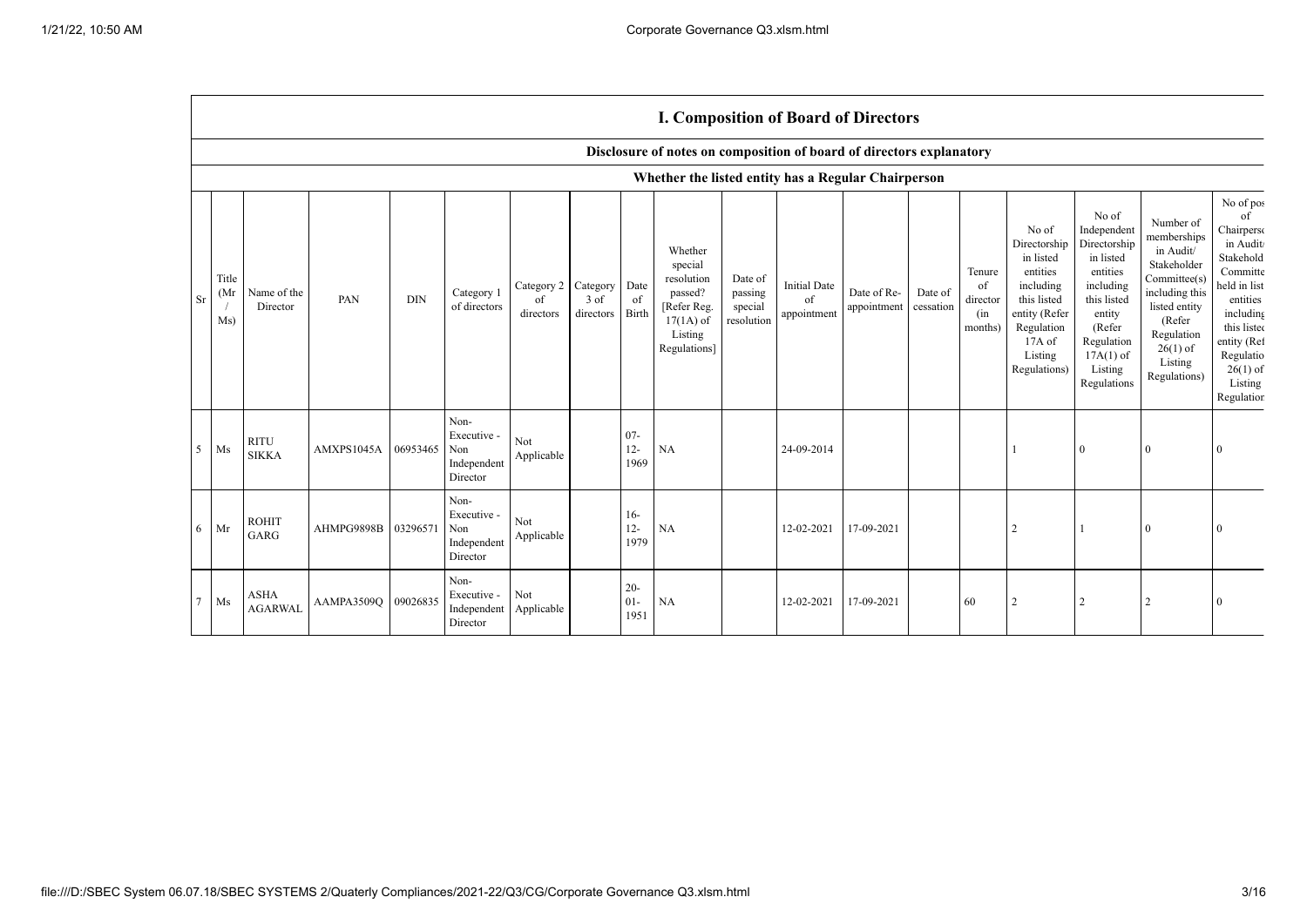|                | <b>Audit Committee Details</b> |                                                       |                                         |                            |                        |                      |         |  |  |  |
|----------------|--------------------------------|-------------------------------------------------------|-----------------------------------------|----------------------------|------------------------|----------------------|---------|--|--|--|
|                |                                | Whether the Audit Committee has a Regular Chairperson | Yes                                     |                            |                        |                      |         |  |  |  |
| <b>Sr</b>      | DIN<br>Number                  | Name of Committee<br>members                          | Category 1 of directors                 | Category 2 of<br>directors | Date of<br>Appointment | Date of<br>Cessation | Remarks |  |  |  |
|                | 05316202                       | <b>JAGDISH CHANDER</b><br><b>CHAWLA</b>               | Non-Executive - Independent<br>Director | Chairperson                | 12-08-2015             |                      |         |  |  |  |
| $\overline{2}$ | 02025415                       | <b>SHYAM BABU VYAS</b>                                | Non-Executive - Independent<br>Director | Member                     | $01 - 02 - 2021$       |                      |         |  |  |  |
| 3              | 00004840                       | <b>SHIV SHANKAR</b><br>AGARWAL                        | <b>Executive Director</b>               | Member                     | 28-01-2008             |                      |         |  |  |  |
| 4              | 09026835                       | <b>ASHA AGARWAL</b>                                   | Non-Executive - Independent<br>Director | Member                     | 12-02-2021             |                      |         |  |  |  |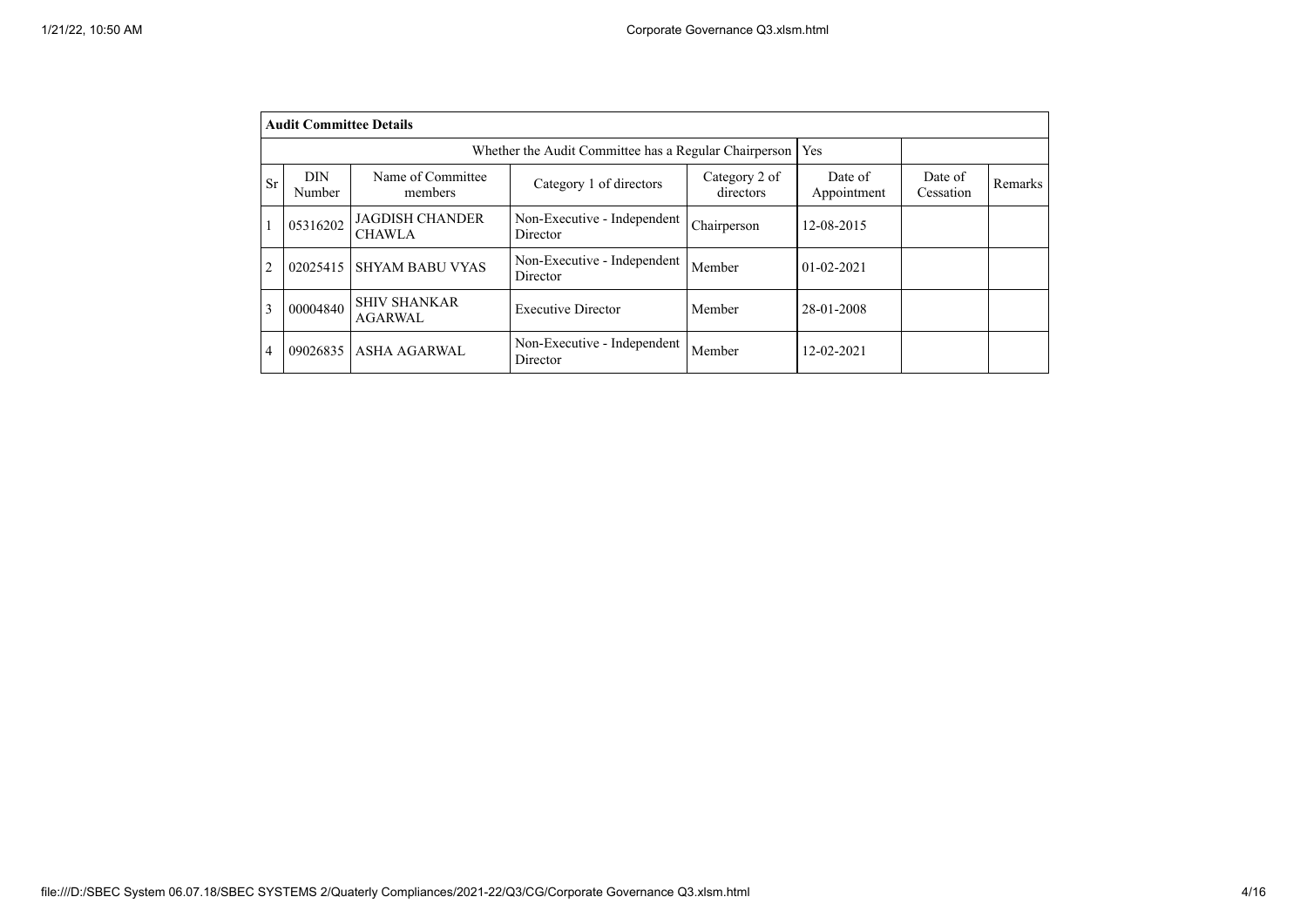|                | Nomination and remuneration committee |                                                                                |                                                    |                            |                        |                      |         |  |  |  |
|----------------|---------------------------------------|--------------------------------------------------------------------------------|----------------------------------------------------|----------------------------|------------------------|----------------------|---------|--|--|--|
|                |                                       | Whether the Nomination and remuneration committee has a Regular Chairperson No |                                                    |                            |                        |                      |         |  |  |  |
| Sr             | <b>DIN</b><br>Number                  | Name of Committee<br>members                                                   | Category 1 of directors                            | Category 2 of<br>directors | Date of<br>Appointment | Date of<br>Cessation | Remarks |  |  |  |
|                | 05316202                              | <b>JAGDISH CHANDER</b><br><b>CHAWLA</b>                                        | Non-Executive - Independent<br>Director            | Chairperson                | 12-08-2015             |                      |         |  |  |  |
| $\overline{2}$ | 02025415                              | <b>SHYAM BABU VYAS</b>                                                         | Non-Executive - Independent<br>Director            | Member                     | $01 - 02 - 2021$       |                      |         |  |  |  |
| 3              | 00004606                              | <b>VIJAY KUMAR MODI</b>                                                        | Non-Executive - Non<br><b>Independent Director</b> | Member                     | 13-11-2014             |                      |         |  |  |  |
| 4              |                                       | 09026835 ASHA AGARWAL                                                          | Non-Executive - Independent<br>Director            | Member                     | 12-02-2021             |                      |         |  |  |  |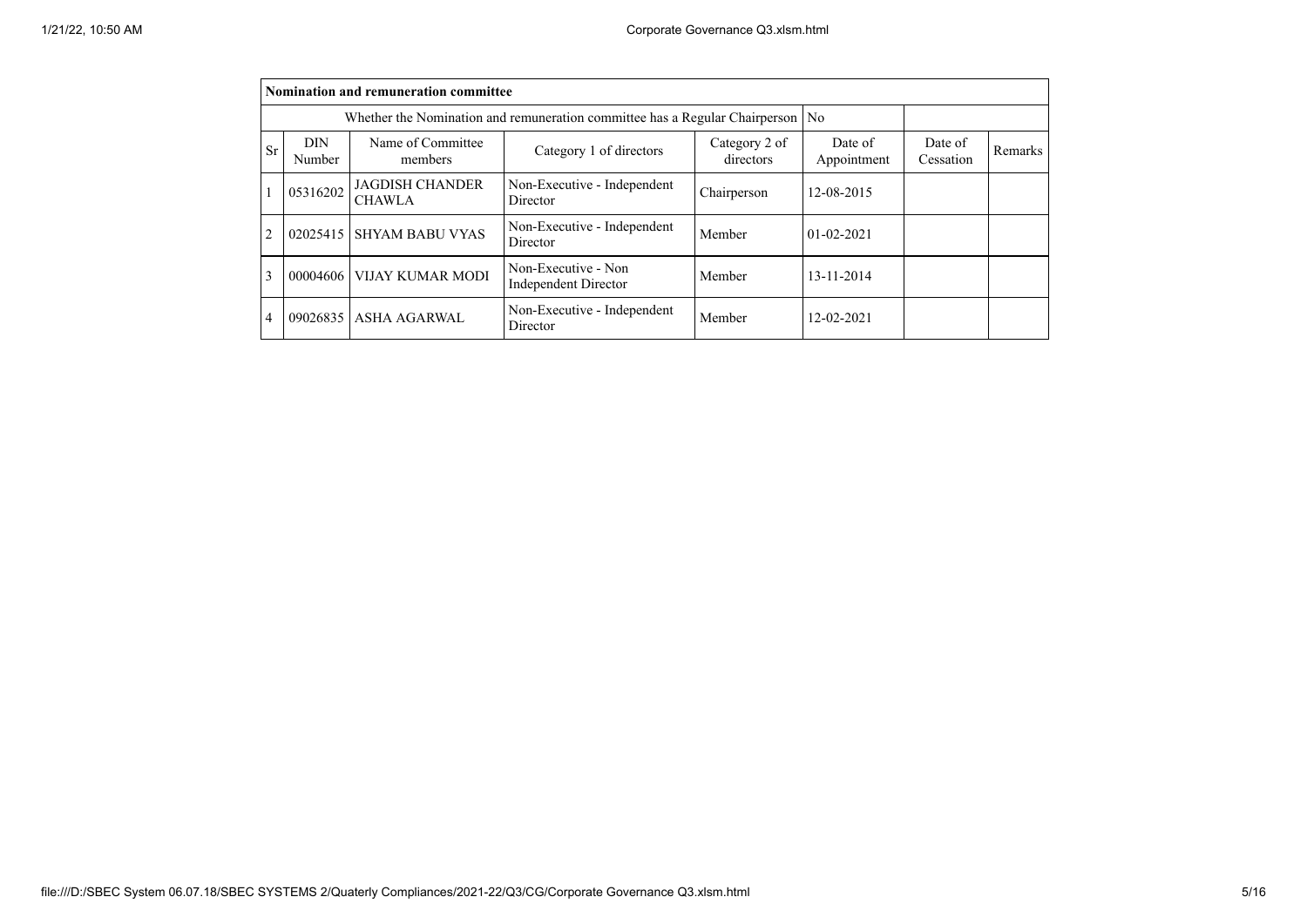|           | <b>Stakeholders Relationship Committee</b> |                                                                           |                                                    |                            |                        |                      |         |  |  |  |
|-----------|--------------------------------------------|---------------------------------------------------------------------------|----------------------------------------------------|----------------------------|------------------------|----------------------|---------|--|--|--|
|           |                                            | Whether the Stakeholders Relationship Committee has a Regular Chairperson |                                                    | Yes                        |                        |                      |         |  |  |  |
| <b>Sr</b> | <b>DIN</b><br>Number                       | Name of Committee<br>members                                              | Category 1 of directors                            | Category 2 of<br>directors | Date of<br>Appointment | Date of<br>Cessation | Remarks |  |  |  |
|           | 00004606                                   | <b>VIJAY KUMAR MODI</b>                                                   | Non-Executive - Non<br><b>Independent Director</b> | Chairperson                | 12-08-2015             |                      |         |  |  |  |
| 2         | 00004840                                   | <b>SHIV SHANKAR</b><br><b>AGARWAL</b>                                     | <b>Executive Director</b>                          | Member                     | 13-11-2014             |                      |         |  |  |  |
|           | 05316202                                   | <b>JAGDISH CHANDER</b><br><b>CHAWLA</b>                                   | Non-Executive - Independent<br>Director            | Member                     | 12-08-2015             |                      |         |  |  |  |
| 4         | 09026835                                   | <b>ASHA AGARWAL</b>                                                       | Non-Executive - Independent<br>Director            | Member                     | 12-02-2021             |                      |         |  |  |  |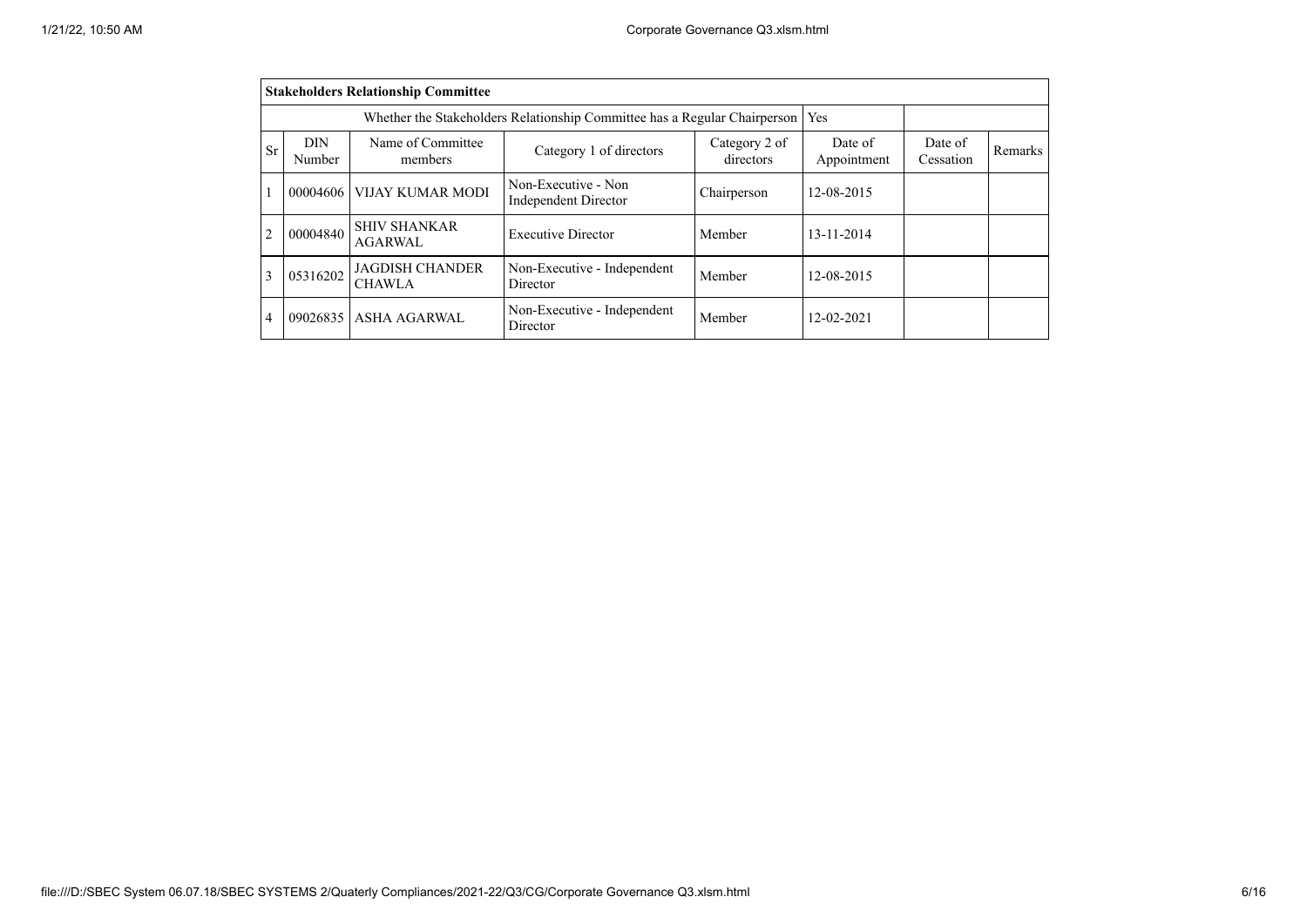| <b>Risk Management Committee</b> |               |                                                                 |                            |                            |                        |                      |         |  |  |
|----------------------------------|---------------|-----------------------------------------------------------------|----------------------------|----------------------------|------------------------|----------------------|---------|--|--|
|                                  |               | Whether the Risk Management Committee has a Regular Chairperson |                            |                            |                        |                      |         |  |  |
| . Sr                             | DIN<br>Number | Name of Committee<br>members                                    | Category 1 of<br>directors | Category 2 of<br>directors | Date of<br>Appointment | Date of<br>Cessation | Remarks |  |  |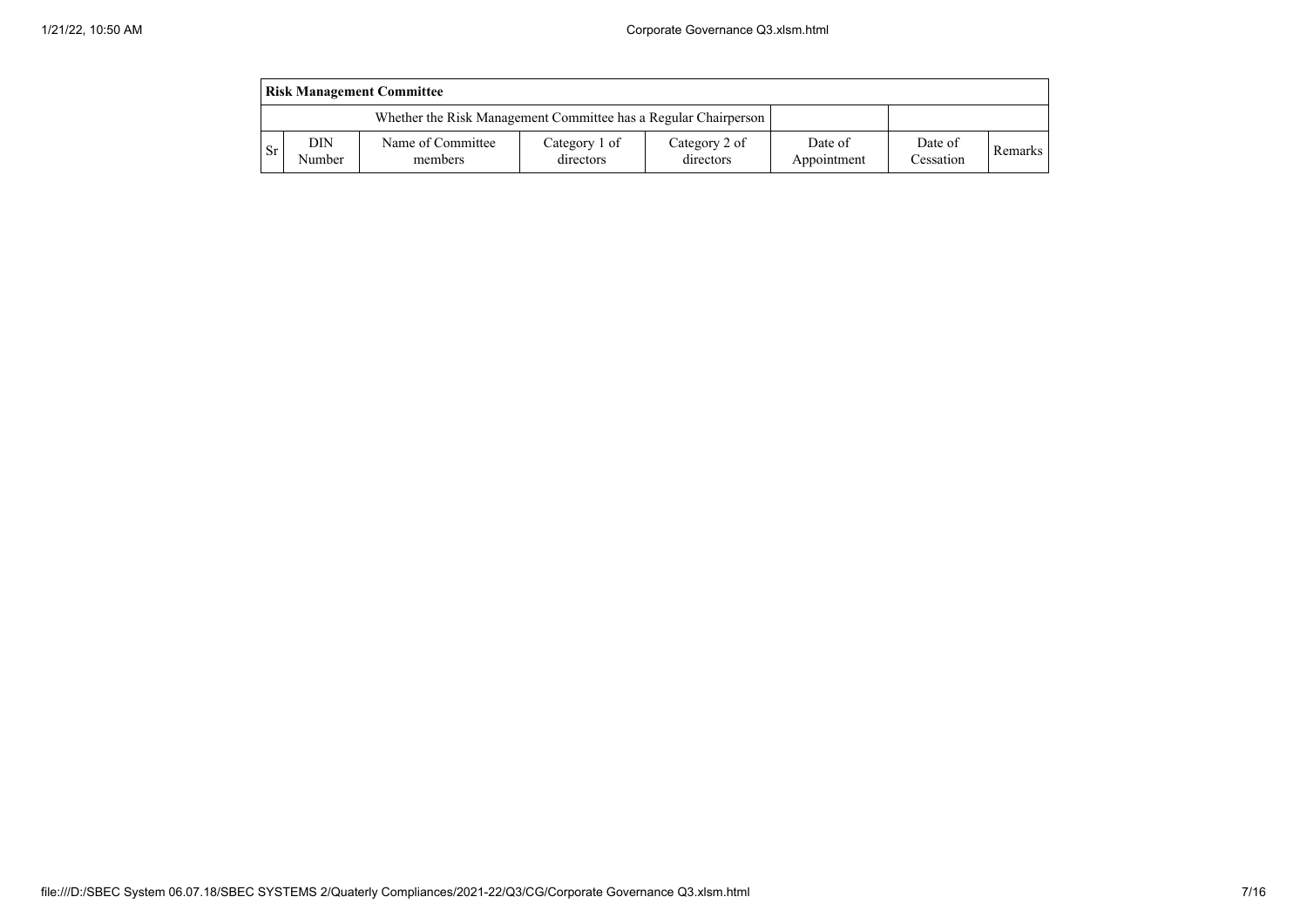|      | Corporate Social Responsibility Committee |                                                                                 |                            |                            |                        |                      |         |  |  |
|------|-------------------------------------------|---------------------------------------------------------------------------------|----------------------------|----------------------------|------------------------|----------------------|---------|--|--|
|      |                                           | Whether the Corporate Social Responsibility Committee has a Regular Chairperson |                            |                            |                        |                      |         |  |  |
| - Sr | DIN<br>Number                             | Name of Committee<br>members                                                    | Category 1 of<br>directors | Category 2 of<br>directors | Date of<br>Appointment | Date of<br>Cessation | Remarks |  |  |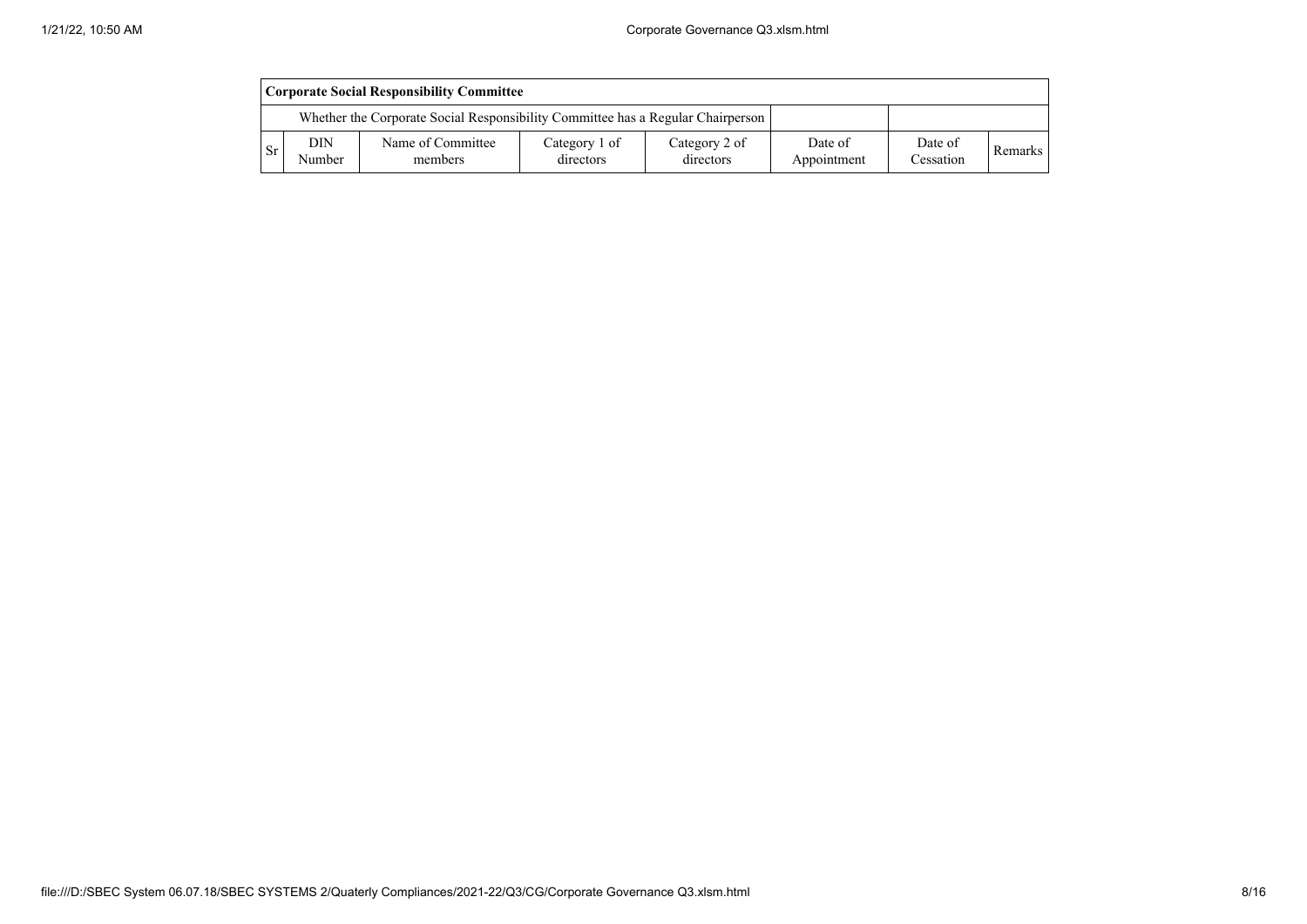|           | <b>Other Committee</b> |                                         |                                           |                                             |                            |         |  |  |  |  |  |
|-----------|------------------------|-----------------------------------------|-------------------------------------------|---------------------------------------------|----------------------------|---------|--|--|--|--|--|
| <b>Sr</b> | DIN.<br>Number         | Name of Committee<br>members            | Name of other committee                   | Category 1 of directors                     | Category 2 of<br>directors | Remarks |  |  |  |  |  |
|           | 00004606               | VIJAY KUMAR MODI                        | <b>SHARE TRANSFER</b><br><b>COMMITTEE</b> | Non-Executive - Non<br>Independent Director | Chairperson                |         |  |  |  |  |  |
|           | 00004840               | <b>SHIV SHANKAR</b><br>AGARWAL          | <b>SHARE TRANSFER</b><br><b>COMMITTEE</b> | <b>Executive Director</b>                   | Member                     |         |  |  |  |  |  |
|           | 05316202               | <b>JAGDISH CHANDER</b><br><b>CHAWLA</b> | <b>SHARE TRANSFER</b><br><b>COMMITTEE</b> | Non-Executive - Independent<br>Director     | Member                     |         |  |  |  |  |  |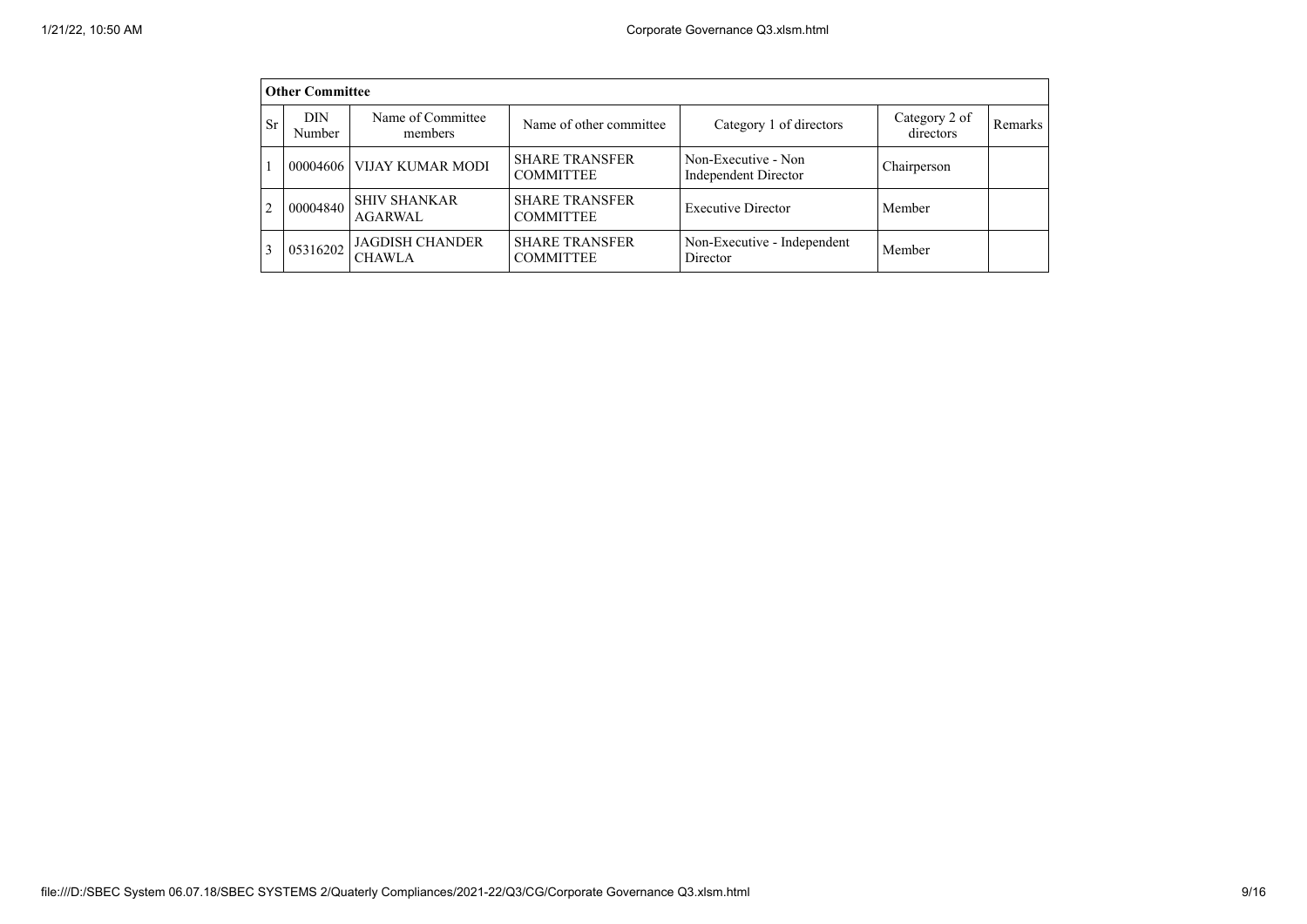|                | Annexure 1                                                          |                                                               |                                                                      |                                       |                                                     |                                                                                                  |                                                                        |  |  |  |
|----------------|---------------------------------------------------------------------|---------------------------------------------------------------|----------------------------------------------------------------------|---------------------------------------|-----------------------------------------------------|--------------------------------------------------------------------------------------------------|------------------------------------------------------------------------|--|--|--|
|                | <b>Annexure 1</b>                                                   |                                                               |                                                                      |                                       |                                                     |                                                                                                  |                                                                        |  |  |  |
|                | <b>III. Meeting of Board of Directors</b>                           |                                                               |                                                                      |                                       |                                                     |                                                                                                  |                                                                        |  |  |  |
|                | Disclosure of notes on meeting of<br>board of directors explanatory |                                                               |                                                                      |                                       |                                                     |                                                                                                  |                                                                        |  |  |  |
| Sr             | $Date(s)$ of<br>meeting (if any)<br>in the previous<br>quarter      | $Date(s)$ of<br>meeting (if any)<br>in the current<br>quarter | Maximum gap<br>between any two<br>consecutive (in<br>number of days) | Notes for<br>not<br>providing<br>Date | Whether<br>requirement of<br>Ouorum met<br>(Yes/No) | Number of Directors<br>present <sup>*</sup> (All directors<br>including Independent<br>Director) | No. of<br>Independent<br><b>Directors</b><br>attending the<br>meeting* |  |  |  |
|                | 13-08-2021                                                          |                                                               |                                                                      |                                       | Yes                                                 | 4                                                                                                | $\overline{2}$                                                         |  |  |  |
| $\mathfrak{2}$ |                                                                     | 11-11-2021                                                    | 89                                                                   |                                       | Yes                                                 |                                                                                                  | $\overline{2}$                                                         |  |  |  |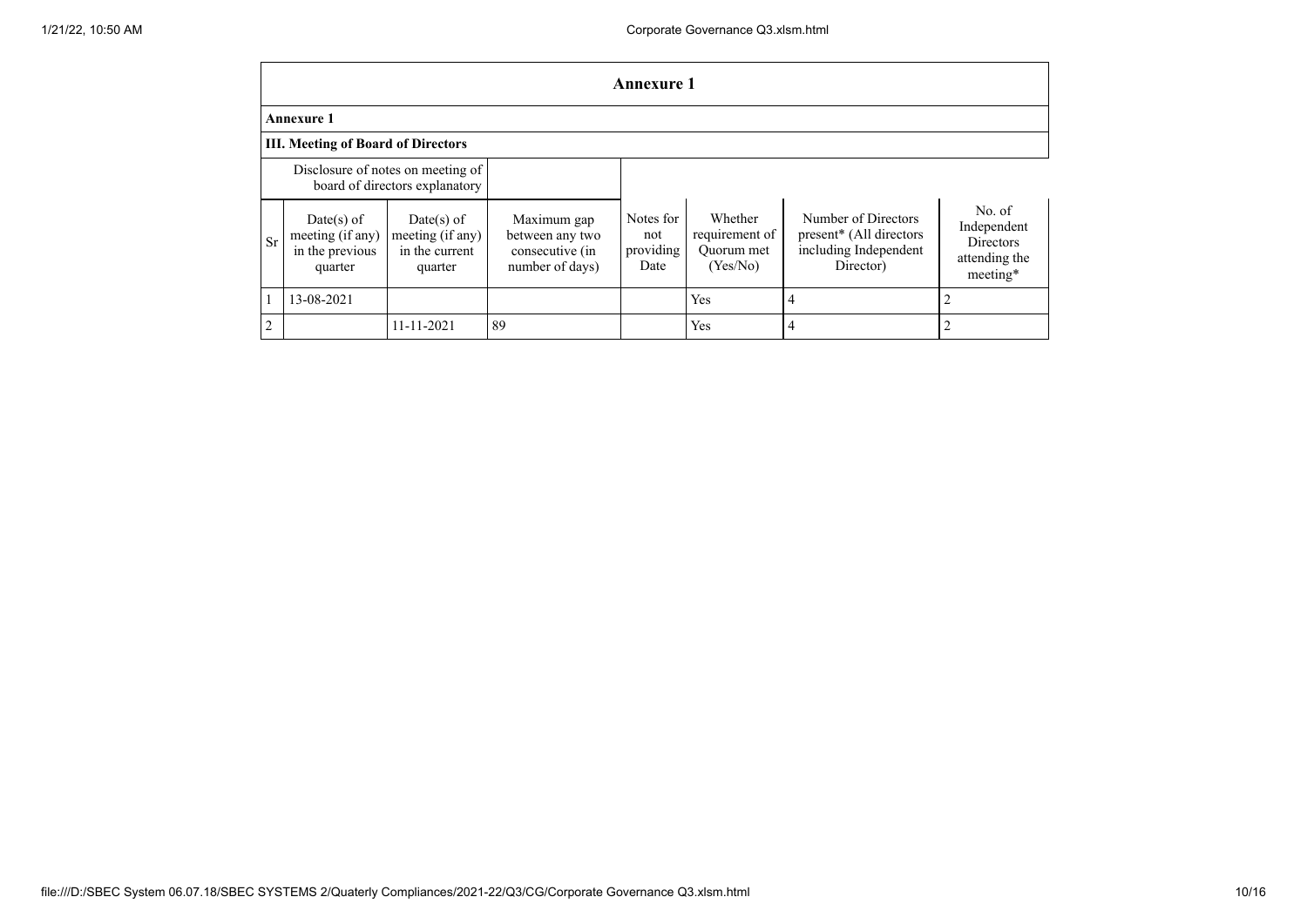|                | Annexure 1                                               |                                                                                                            |                                                                      |                               |                                       |                                                        |                                                                                            |                                                                 |  |
|----------------|----------------------------------------------------------|------------------------------------------------------------------------------------------------------------|----------------------------------------------------------------------|-------------------------------|---------------------------------------|--------------------------------------------------------|--------------------------------------------------------------------------------------------|-----------------------------------------------------------------|--|
|                | <b>IV. Meeting of Committees</b>                         |                                                                                                            |                                                                      |                               |                                       |                                                        |                                                                                            |                                                                 |  |
|                | Disclosure of notes on meeting of committees explanatory |                                                                                                            |                                                                      |                               |                                       |                                                        |                                                                                            |                                                                 |  |
| <b>Sr</b>      | Name of<br>Committee                                     | $Date(s)$ of meeting (Enter<br>dates of Previous quarter<br>and Current quarter in<br>chronological order) | Maximum gap<br>between any two<br>consecutive (in<br>number of days) | Name of<br>other<br>committee | Reson for<br>not<br>providing<br>date | Whether<br>requirement<br>of Quorum<br>met<br>(Yes/No) | Number of<br>Directors present*<br>(All directors<br>including<br>Independent<br>Director) | No. of<br>Independent<br>Directors<br>attending the<br>meeting* |  |
|                | Audit<br>Committee                                       | 13-08-2021                                                                                                 |                                                                      |                               |                                       | Yes                                                    | 3                                                                                          | 2                                                               |  |
| $\overline{c}$ | Audit<br>Committee                                       | 11-11-2021                                                                                                 | 89                                                                   |                               |                                       | Yes                                                    | 3                                                                                          | 2                                                               |  |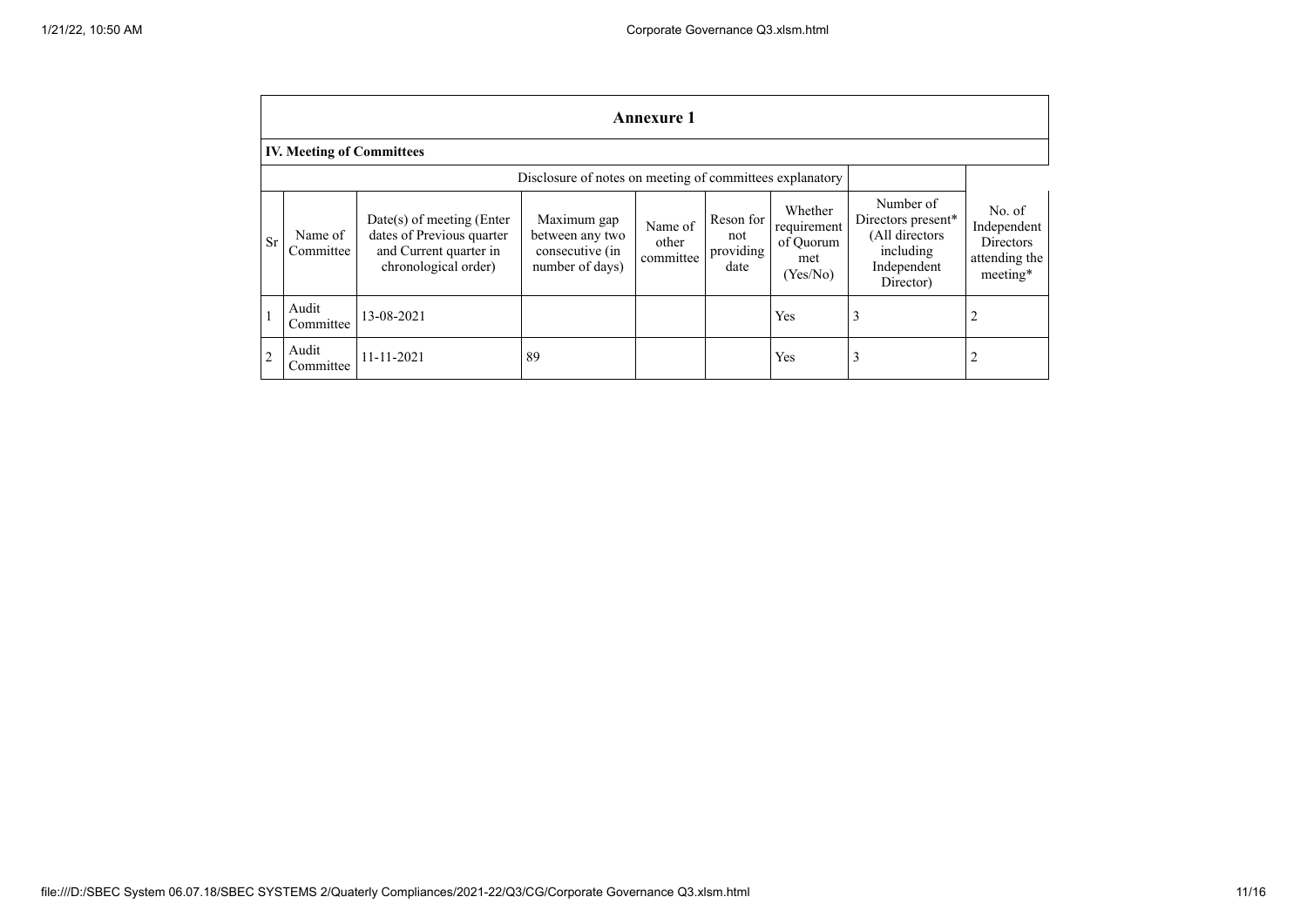|    | Annexure 1                                                                                                        |     |  |  |  |  |  |  |
|----|-------------------------------------------------------------------------------------------------------------------|-----|--|--|--|--|--|--|
|    | <b>V. Related Party Transactions</b>                                                                              |     |  |  |  |  |  |  |
| Sr | If status is "No" details of non-<br>Compliance status<br>Subject<br>(Yes/No/NA)<br>compliance may be given here. |     |  |  |  |  |  |  |
|    | Whether prior approval of audit committee obtained                                                                | Yes |  |  |  |  |  |  |
| 2  | Whether shareholder approval obtained for material RPT                                                            | Yes |  |  |  |  |  |  |
| 3  | Whether details of RPT entered into pursuant to omnibus approval<br>have been reviewed by Audit Committee         | Yes |  |  |  |  |  |  |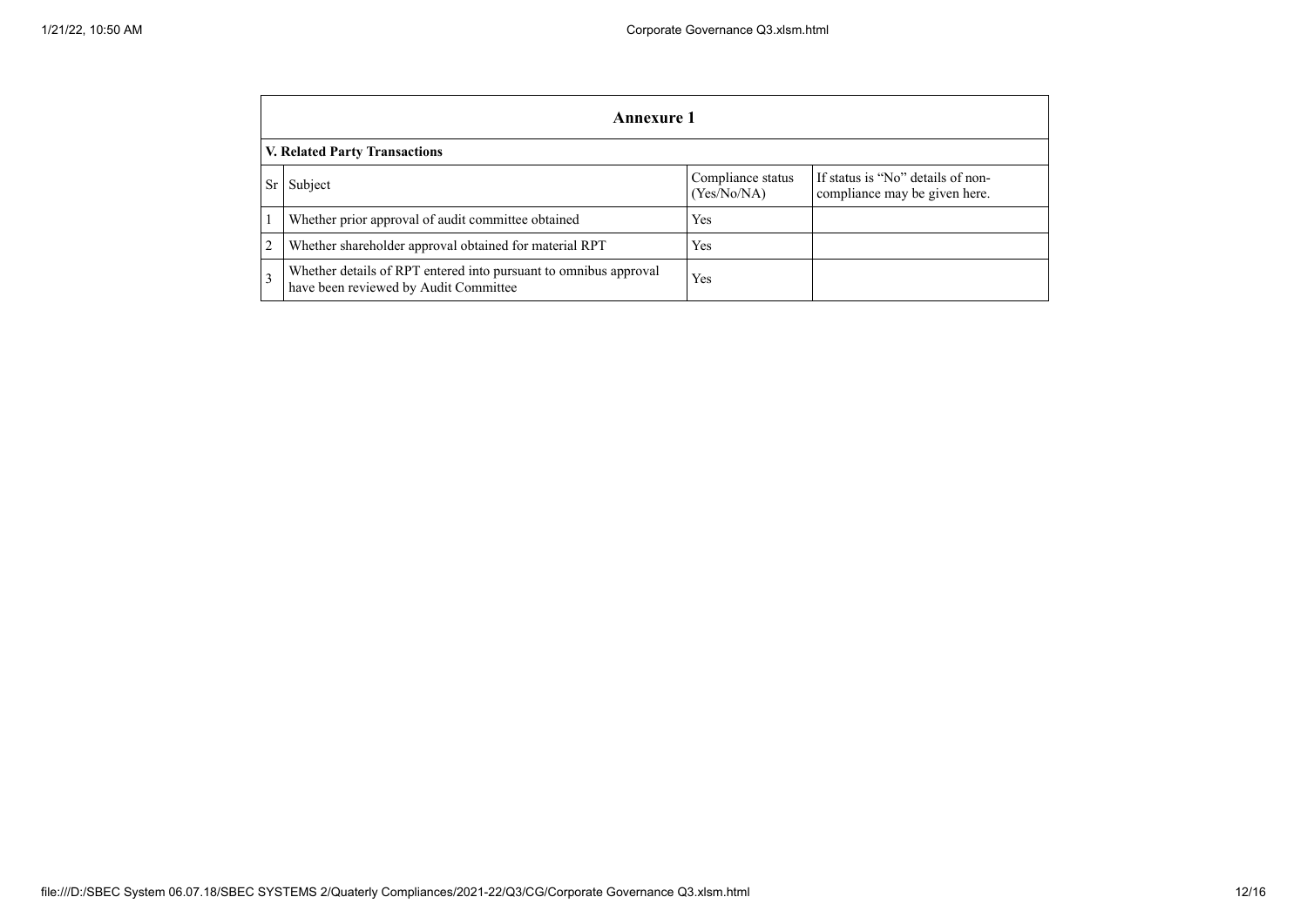| Annexure 1              |                                                                                                                                                                                                                 |                               |  |  |
|-------------------------|-----------------------------------------------------------------------------------------------------------------------------------------------------------------------------------------------------------------|-------------------------------|--|--|
| <b>VI.</b> Affirmations |                                                                                                                                                                                                                 |                               |  |  |
| Sr                      | Subject                                                                                                                                                                                                         | Compliance<br>status (Yes/No) |  |  |
|                         | The composition of Board of Directors is in terms of SEBI (Listing obligations and disclosure requirements)<br>Regulations, 2015                                                                                | Yes                           |  |  |
| $\overline{c}$          | The composition of the following committees is in terms of SEBI(Listing obligations and disclosure requirements)<br>Regulations, 2015 a. Audit Committee                                                        | Yes                           |  |  |
| 3                       | The composition of the following committees is in terms of SEBI(Listing obligations and disclosure requirements)<br>Regulations, 2015. b. Nomination & remuneration committee                                   | Yes                           |  |  |
| $\overline{4}$          | The composition of the following committees is in terms of SEBI(Listing obligations and disclosure requirements)<br>Regulations, 2015. c. Stakeholders relationship committee                                   | Yes                           |  |  |
| 5                       | The composition of the following committees is in terms of SEBI(Listing obligations and disclosure requirements)<br>Regulations, 2015. d. Risk management committee (applicable to the top 500 listed entities) | <b>NA</b>                     |  |  |
| 6                       | The committee members have been made aware of their powers, role and responsibilities as specified in SEBI<br>(Listing obligations and disclosure requirements) Regulations, 2015.                              | Yes                           |  |  |
| $\overline{7}$          | The meetings of the board of directors and the above committees have been conducted in the manner as specified in<br>SEBI (Listing obligations and disclosure requirements) Regulations, 2015.                  | Yes                           |  |  |
| 8                       | This report and/or the report submitted in the previous quarter has been placed before Board of Directors.                                                                                                      | N <sub>0</sub>                |  |  |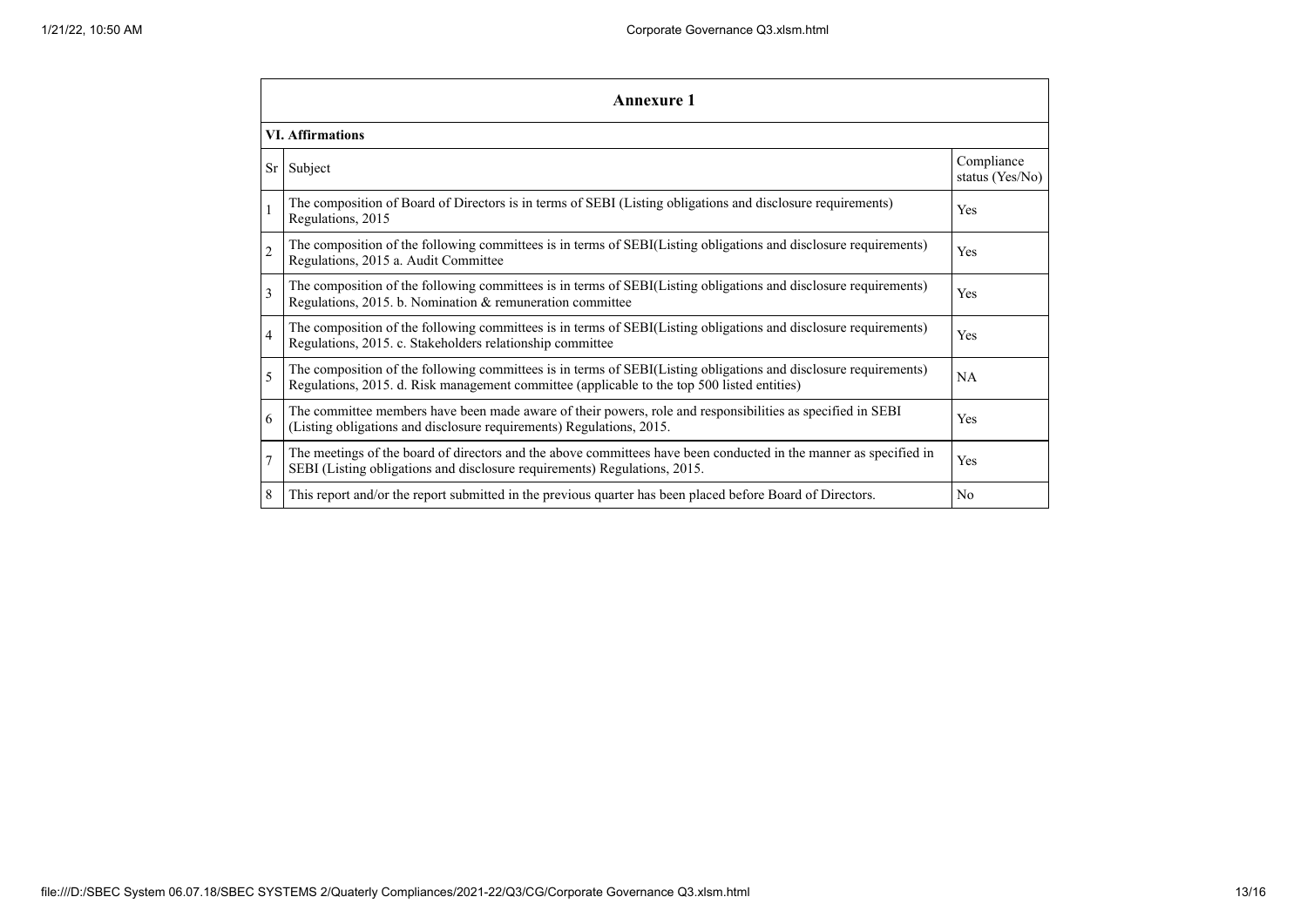| <b>Annexure 1</b> |                   |                                          |  |
|-------------------|-------------------|------------------------------------------|--|
| <b>Sr</b>         | Subject           | Compliance status                        |  |
|                   | Name of signatory | PRIYANKA NEGI                            |  |
|                   | Designation       | Company Secretary and Compliance Officer |  |